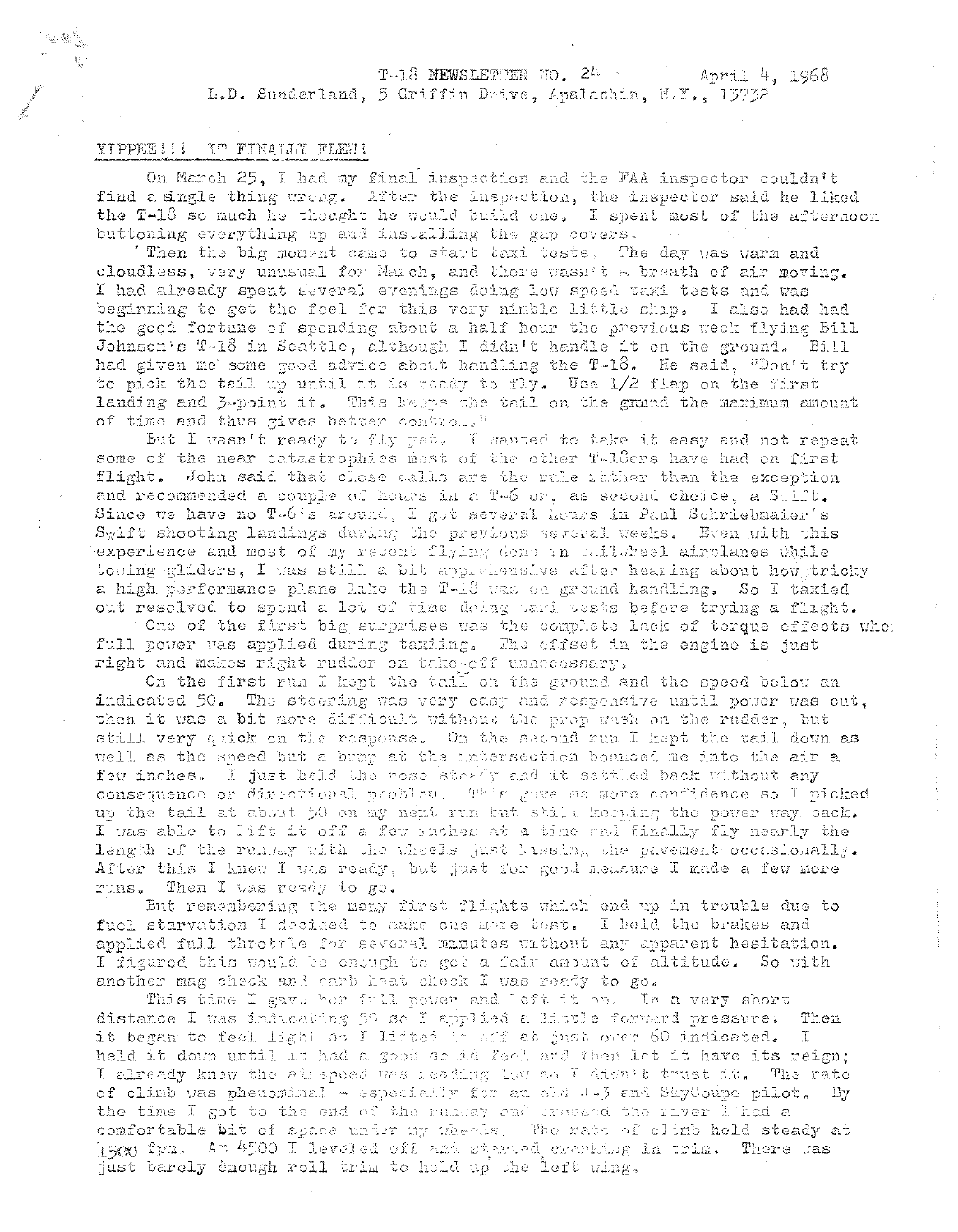I was disappointed to find that the maximum rpm in level flight with my  $67-63$  prop was only 2450 and I could indicate only 140. I knew one or both had to be off because my calibrated ear said I was going close to mach 1.

Since the best check on airspeed is a stall, I did stalls both without and with half flaps. Just as I pulled up to do the first stall. I heard a cracking sound coming, I was sure, from the engine. It was only faint at first and I tried to ignore it. But it got worse with each stall and I began to wish I were on the ground. Then I felt a clunk on the side of the fuselage and I knew what was wrong. The little rubber molding along the wing fuselage juncture had come loose and was slapping against the skin. Whew! what a relief.

Then I tried one more high speed run. Just as I got it really wound up the engine started to run rough. I quickly pulled on carb heat and reduced throttle and everything was fine. I was sure it was carburetor ice but I decided I'd rather be on the ground any way,

On the approach I was surprised that the tail started to buffet when 1/2 flaps were applied. It didn't seem to be serious soll left them on. I leveled off a few inches from the runway and held it there to bleed off speed. It touched down in a perfect 3-point landing. The roll out kept me busy but I had no trouble since all the taxiing had me pretty well accoustomed to it.

When I taxied up to the ramp I was a little weak, but managed to crawl out to let the spectators see the interior. I was relieved to see that the rubber molding hd really been making the noise. No use trying to explain the feeling of satisfaction after a successful first flight. You'll just have to hurry up and finish your bird and see for yourself.

Some cement took care of the molding and I was pleased to find no buffeting with flaps on the second flight. The gas tank breather tube stuck down below the fuselage about an inch and was cut off straight. I figured this might have caused a suction in the tank which made the fuel flow too low so after talking to John Thorp I cut off the tube so it would get run air into it. Since then I have had no problem.

A check with a strobe lite showed that my tachwas reading 100 rpm low. On a later flight I found the airspeed was 30 mph low. I had checked the instrument before installing it so figured it was a plumbing problem. Sure enough, the pitot line was leaking. John told me how to make a simple leak check on the lines. Just slip a rubber hose over the pitot probe and pinch it off until the indicator reads 100 mph. Hold it and if the speed bleeds off you have a leak. The same check can be made on the static line.

I now have five hours on my ship and all the little bugs have been ironed out. I find it very easy to land 3-point with flaps. My tapered gear is just perfect. It is fine for sod strips also. How that I've ridden in  $T-18$ 's with longer gear, I much profer the over-the-nose ground visibility with standard gear.

Stalls - John says he now has a perfect fix for taming down the stall. He tried a wing leading edge fillet at the fuselage juncture but claimed it didn't do much good. Now he has added a spoiler to the leading edge of each wing about midway out the center wing. It is a 4" long  $1/2 \times 1/2$  angle attached just above the chord line about at the stagnation point. This stalls the inner wing first and prevents the sudden drop-off on a wing experienced by most  $T-18$ 'e.

Painting and Finishing - A good paint job begins with the proper preparation of the surface.

In order to get paint to adhere to aluminum it is necessary to roughen up that nice mirror like surface to give the paint and primer something to cling to. Although zinc chromate provides a mild etching effect to aluminum, it is much safer to use a separate etching treatment. The military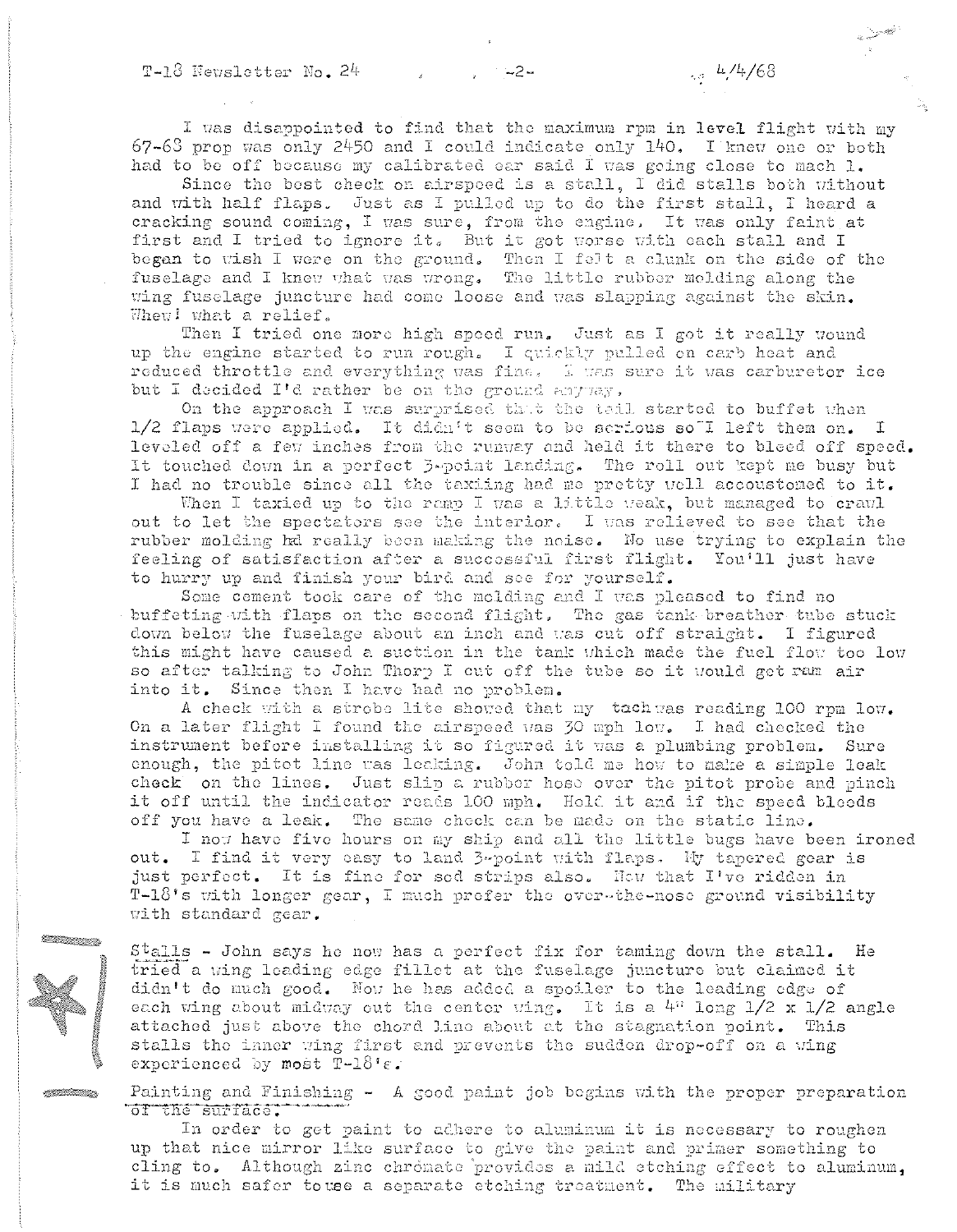specification process is to first apply alodine and then zinc chromate. Kent Hergus told where to get alodine kits in a previous newsletter.

The alodine process is quite simple. First you brush on an acid cleaner to get rid of all the oil and grease. After a few minutes you rinse with water and then brush on the alodine. After five more minutes you rinse again with water. The alodine not only etches the surface but also leaves a gold colored oxide. The alodine alone gives good corrosion resistance.

Now you are ready for the zinc chromate primer. Zinc chromate makes an excellent primer because the chromate ions prevent the cancerous corrosion process from taking place. The important thing to remember when applying the primer is that it should be applied with as thin a coat as possible while still covering the surface completely. You should be able to read the letteri: on the aluminum through the primer. If it is too thick it may chip off since it is quite brittle. A good test for zinc chromate primer is to try to scrape it off with your fingernall after it has dried for several days. If it comes off, you did something wrong and had better start over. This will happen especially if the surface had oil or grease on it.

It is possible to obtain zinc chromate at a local paint store but it is unlikely that you will be able to get aircraft quality primer. To be on the safe side, you should order good primer from one of the aircraft supply houses. I once bought some at the Sherwin Williams store which took overnight to dry. The aircraft type dries in a few minutes. You will need a gallon especially if you use it inside and out. Altlad aluminum is fairly corresion resistent but it takes little effort to prime the entire inside of the skins and I recommend it. To provide extra insurance that the paint and primer won't peel, some builders rub the entire notal surface lightly with number 400 wet-or-dry paper before doing anything else.

If you used pop rivets, it will be necessary to first fill the holes in the rivet stems. The FAA in this district doesn't object to the use of pop rivets, but they do require that they be proporly sealed. If this is not done, water entering the holes soon rusts the steel mandrel and before long even the monel rivets begin to corrode. To seal the rivets, first put a drop of zinc chromate down each rivet to help make it corrosion and rust proof. The holes are then filled with a two-part epery auto body putty available at any auto supply store.

If you used flush pop rivets you might want to cover the rivet heads and a small adjacent area with the putty. Use a piece of hard rubber for applying the putty. Be sure to spread it thus. With a little practice you can make it smooth enough to require practicully ro sanding. After it sets up wot sand with #220 paper and a wooden block. Co ever again with the putty until all recesses are filled. Cire should be taken not to sand through the primer.

After filling is complete, spray two or three coats of auto primersurfacer over the areas around rivet heads. Use the laquer type primer or it will take overnight to day. It costs about \$2. per quart and one quart is more than you need. It comes in red or grey. The grey is casiest to cover if you plan on using a light color paint. This primer wet sands nicely and permits you to really get a nice smooth surface.

After the surface is vashed and dried wipe thoroughly with a clean cloth to remove all dust. Then go over all eurfases with a tack cloth. This is a specially treated cloth, available at a paint stere, thich is used to remove all specs of dust and lint. Now you are ready to spray on the paint.

There are two general types of waint to chose from, enamel or laquer. Enamel is generally more durable but it is much more difficult to apply and is nearly impossible to taken up uithers re-spraying an entire panel. Laquer dries very rapidly so isn't se likely to get blenishes due to dust. Enamel must be applied in a spray booth with, exhaust ventilating fans and filters. Laquer can be applied almost anywhere. Laquer has the nice characteristic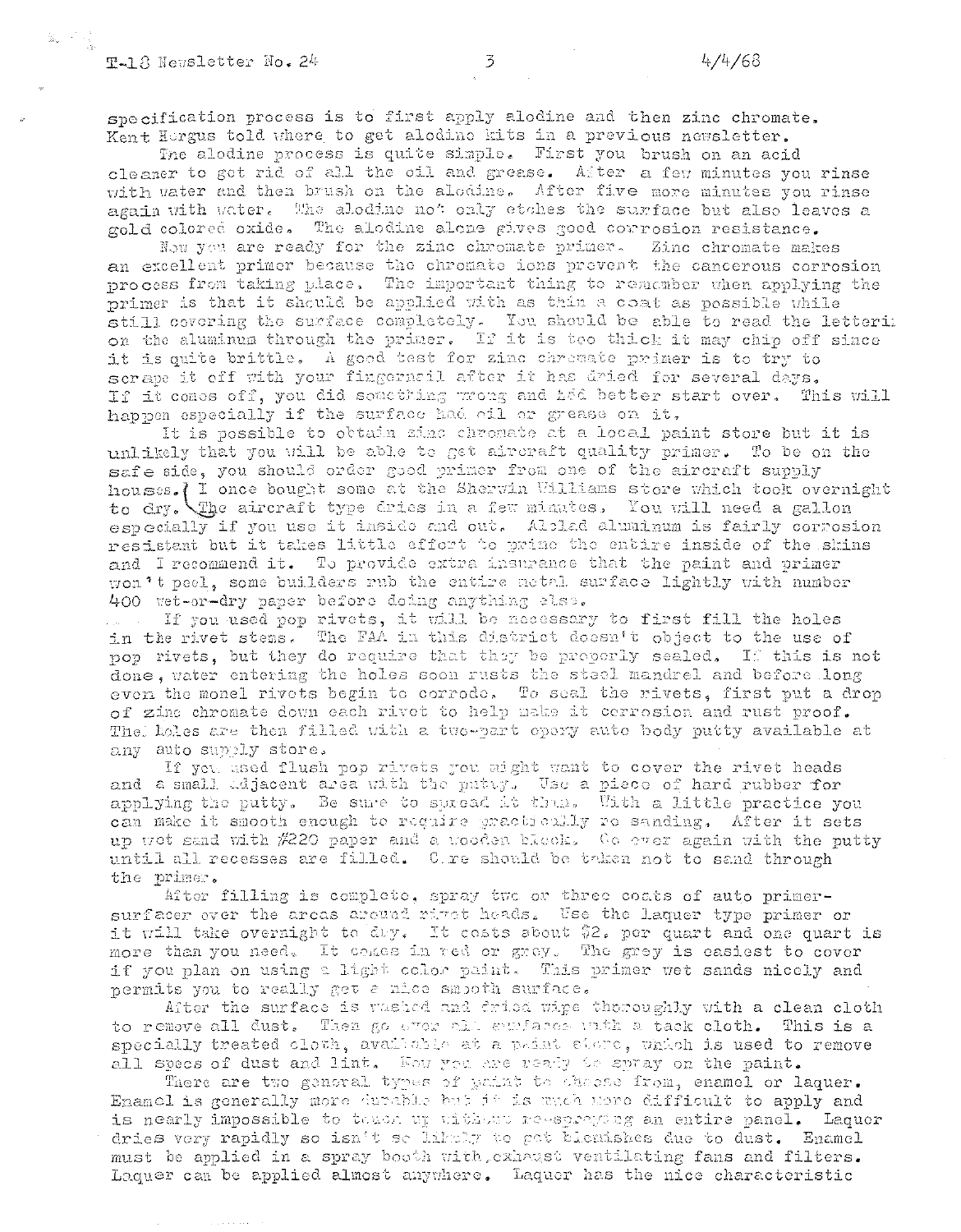### T-18 Newsletter No. 24

that permits you to sand and polish out dust specs and runs or make patches without respraying an entire wing or fuselage..

You have a choice of three types of enamel. The regular auto enamel is of good quality and always available in case you need to match it in the future for repairs. Admoratt quality chancl dries fustor and is therefore not quite as tricky to apply. Ford now uses an enamel which has the same qualities as laquer. This is what our local bely shop recommends.

If you have no experience with spray pairting, be prepared for some surprises. Unless you are an expert, den't choose a metalic paint. It looks great but is exceedingly difficult to apply. Also, be cortain to buy exactly the same type reducer (thinner) as is specified on the parat can. The wreng thinner may cause curdling of the paint. I learned all of the above the hard way - after redoing the aluminus parts on my SkyCoupe at least four times.

If you get a run in enamel wait about a week and then sand it out right down to the bare metal. Then reado the whole panel. Don't apply masking tape in less than a week or the enamel may pull off when removing the tape.

Choosing a paint scheme is always a big problem. The paint scheme will either make or break your airplane's appearance. You can have perfect workmanship but a lousy paint schome can make the spectators turn up their neses. Here are some good general rules to follow.

1. Solid colors with no trim seldom are appealing.

- 2. Pin stripes make the scheme no matter what else you do. They are extra work but very eye-catching.
- Don't clutter up the design with too many strips or it will look confusing.  $\overline{3}$ .
- $l_{\pm}$ The airplane is viewed most while sitting on the ground in that attitude.
- Exhaust and oil streaks show up worst on a white fusclage bottom. Why 5. not try a dark color there?
- $6.$ Lines intersecting or running through the numbers look confusing. Place numbers on a plain background. Break stripes and continue after the numbers.
- 7. Wrinkles in the skin show up less with white paint. Black is the worst.

Some ideas for paint schemes are included in the attached figures.

When applying masking tape before painting numbers or designs over existing coats, it is very important to rub the edge of the tape down very carefully. But, no matter how hard you rub, paint will still seep back under the tape. This can be prevented on a deped surface by first applying a little clear dope to seal the edges of the tape. With enamel this rununder can be alleviated in two ways. One way is to first spray on a light ceat of the base paint to seal the tape. But then you must wait a long time for it to dry. Another way is to mist on a little enamel and let it get tacky. Don't make it a heavy enough coat to soak under the tape. Then when you put on a full cat it won't seep under. But, I haven't found a way to prevent it completely. So when you pull the tape off your carefully painted airplane, don't faint if there are many hairline projections of paint along what is supposed to be a straight edge.

If this does occur, don't despair. I've found a way to fix it up with only a little extra work. First you must pull off the tape at just the right time. Wait about 1 hour but not more than 2. The enamel should be dry enough so it won't smear but still slightly plyable. Extreme caution should be exercised in removing the tape or it will peal off the edges of the new paint. Don't pull straight out or cause the tape to bend through a large angle while removing it. The very best way is to grip the tape firmly and pull it as if you were trying to stretch it using a back and forth sideways motion and keeping your hand near the surface. This causes the tape to shear loose from the enamel and won't lift it.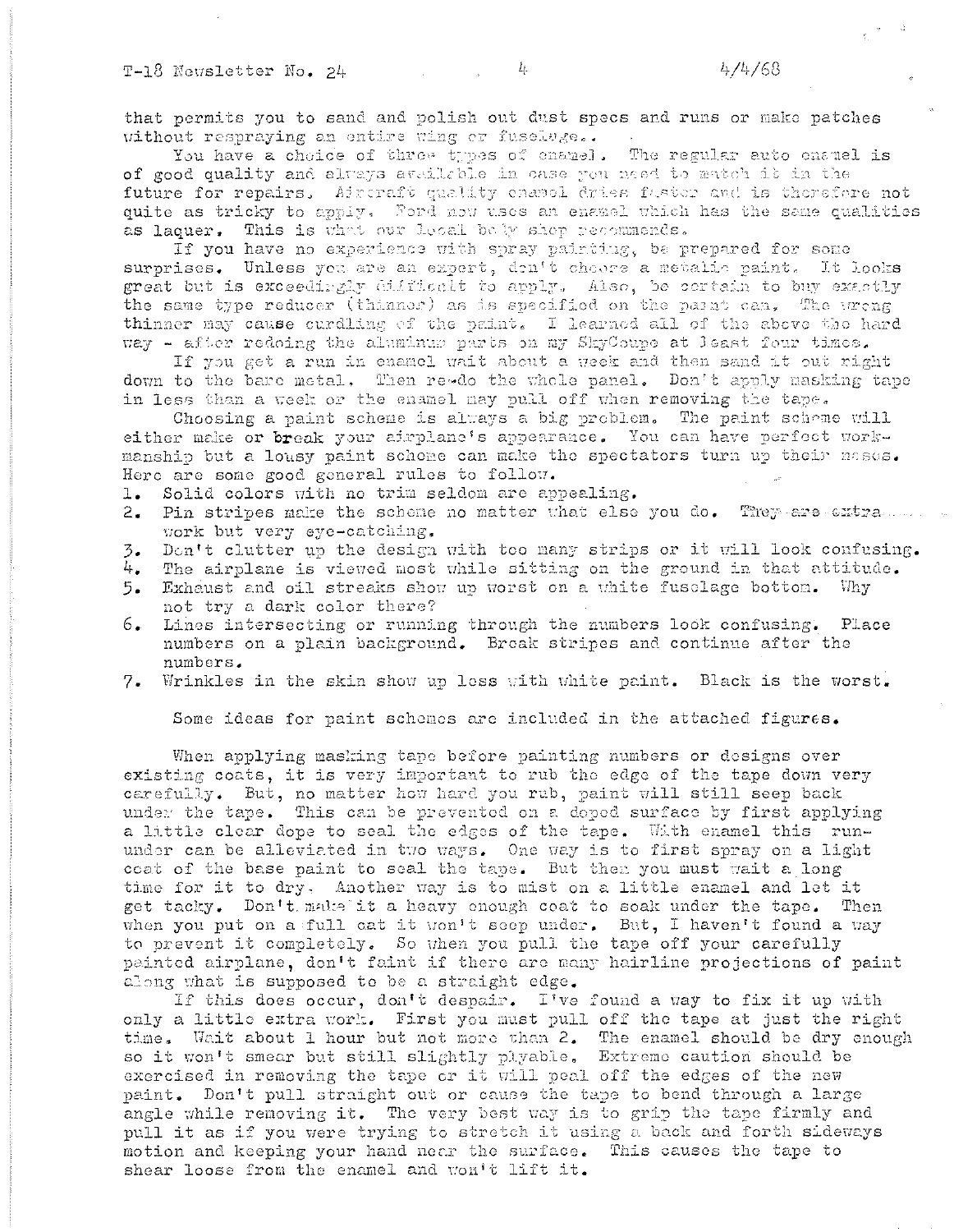Now after the tape is removed, remove any paint that seeped under the tape by scraping with a piece of plastic. Use a piece about 2<sup>1</sup> x 2<sup>11</sup> and 0.030" thick, With a little practice you can slide the plastic toward the paint line and scrape off any unvanted enamel. The loose enamel will look like a burr along the new paint border. Don't try to remove it. Several days later you can rub these burns off with a wet cloth. The scraping operation won't mark the underneath layer of enamel if a flexible piece of plastic is used. Now you can see why you can't let the tape on until the next day. The paint would be too dry to remove.

If you get specs of dirt in your enemel, let them dry 30 days before trying to rub them out with rubbing compound. Some people are using the new acryllic paint which can be rubbed out like laquer. Anyone know if it will hold up like enamel?

Wing Ribs - It is amazing to see the great amount of trouble people will go to in order to keep from trying te make ribs, the simple way. There is nothing on the T-18 that is easier to musc; you at least should have the courage to try. If you can't make all the ribs in a couple of evenings, then you didn't read and follow instructions.

Serial Numbers - Please! Please! always use your plans serial number when writing to me about anything. You can't imagine how many hours I spend. leafing through the list of 600 builders looking for numbers. It is too much of a job to try to keep an alphabetical file up to date so please try to remember to write down your number on all correspondence. Also, always: use ZIP codes. Our post office won't accept the Newsletters if they don't have a ZIP code. Many of you don't even know your ZIP when I ask for it over the phone. When you omit it I have to dig through another big directory to find it.

Remember if you write to me for something and don't get an answer within a reasonable time, don't get mad, just write again. It is easy to get an unanswered letter erroneously placed among the hundreds I have on file.

Bill Johnson - Bill added generous fillets at the wing fuselage junction and a at the same time reduced the exit area of the covling checks. He says these combined modifications increased speed 12 mph at 2200 rpm and 8 mph at 2600 rpm. The fairing started at the leading edge with no radius and built up to a 2" radius at the nain spar. The radius remained constant to the trailing edge and faded away against the fusclage. The fairing was made of fiberglas and secured to fuselage with 12 pop rivets. Be sure to seal the flapfuselage gap.

He has a constant speed prop with prop extension on a 160 hp engine. If there is enough interest, I can print his drawing of his prop extension. Top speed level flight is 189 mph with no wheel fairings, Cruise at 5000 ft., 2300 rpm, 22.5 inches MP is 168 mph TAS at 8.1 gal/hr. Maximum climbout corrected to sea level standard day is 2800 fym. Pull-up from 200 mph gives 5,000 fpm for 2000 feet. Sounds exciting! When empty, his airplane needed something like 9 lbs force on the tail to keep it from nosing over. He added 15 1b of lead in the tail. With the  $4-1/2$  inch longer gear legs the wheels were moved back and the extra weight of the constant speed prop didn't help any. Bill is building a new whing and putting retractable gear on his bird. He also is designing a 4-place all-motal stip for a friend.

Newsletters - Due to a real push to get my T-18 in the air last year I published only 4 newsletters. But I was lucky at that tince my wife claims I was away nearly as much as I was house. I had three rather long trips to Europe alone. Now that I've firally got the ole bird flying, I hope to put out Newsletters more often so send in your tips.

5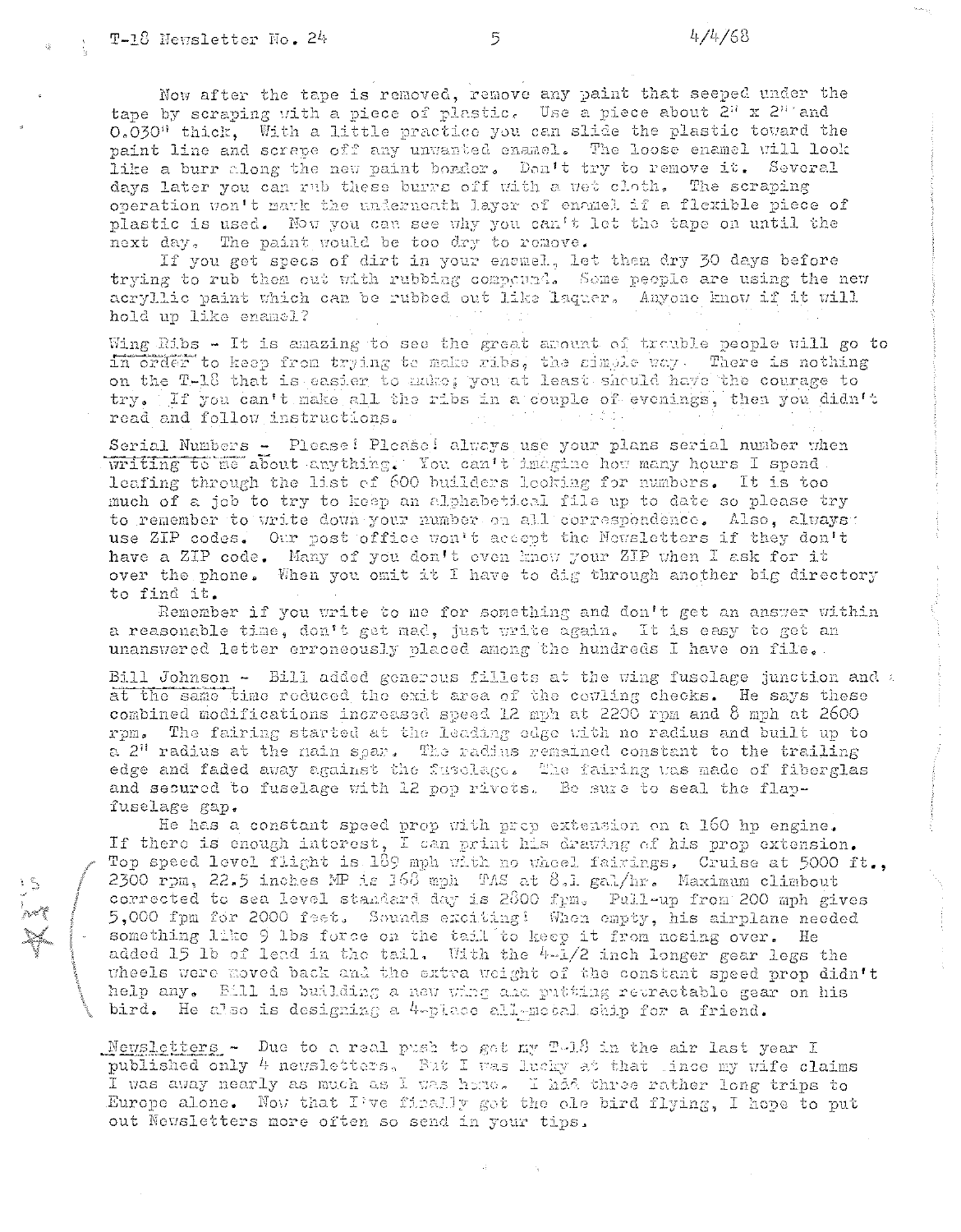## T-18 Novsletter No. 24

For you new builders' information, I put out the T-18 Newslatter on a somewhat irregular basis to ness on building tips, material sources etc. I have extra copies of the first 25 issues which you can obtain for \$2. Also, I had reprints made of the T-18 building instructions that appeared in SPORT AVIATION which you can also obtain for  $2.2$ . Future newsletters are also \$2. Sounds like I should get rich but I don't keep any of this money. It all goes for publishing and mailing costs. In return I caly request that you builders send in tips which might be of help to others, Many of your fellows who have your ships flying ove me some flight reports. I usually hear about first flights second-handed.

Rivets - John Thorp warned that AN rivets should not be returned to the completely soft condition by annealing but rather should be returned to the 17 S hardness or else thrown away.

Forward Tunnel - There are two modifications which should be made to the forward tunnel. First, the forward and aft edges should be cut off as shown to facilitate installation. The present design is nearly impossible to install after the fuel tank is installed - especially if you have any upholstery on the firewall and a shut-off valve under the tank. I trimmed mine off like this:



Second, the trim wheel robs precious space from an already narrow space for your legs. It could be put on the passenger's side of the tunnel or redesign for a center-tunnel mounting. After all, the pilot's seat will be occupied far more than the passenger's.

If I had it to do over, I'd also round off the forward tunnel as well as the aft tunnel.

Vacuum Regulators - If you plan to use wacuum driven gyro instruments, you will need a regulator. Spencer Aircraft, Dallas Avenue, Seattle, Wash. has about 10 of the nice small regulators (which ACI sells for \$25.) These are \$12.50 brand new. B&F, OakLawn, Ill. has eight of the larger regulators for \$8. each. Those who act fast can get some real bargains.

The directional gyro and horizontal both require 4 inches of vacuum while the turn and bank uses 2 inches. These regulators regulate to  $4$  inches and have a bleed th ough an orifice to provide a 2-inch source also. All gyros can be driven by one regulator.

A directional gyro is a "must" instrument for cross country flying and is also an excellent safety instrument in case you accidentally get into a cloud. You can't get into a graveyard spiral if you use a DG. A turn-bank is a good emergency device since it can't tumble but you will rarely use it. If you choose to use only one, instal a DG. The best vacuum source is an engine-driven pump but they are very expensive. An externally mounted 4-inch venturi will slow up a T-18 6 or 7 mph according to John Thorp. Has anyone had success in mounting a 4" venturi inside the couling? Turn-banks have<br>been driven successfully with intake manifold pressure. Has anyone successfully driven a DG this way?

Cancpy Lock - Don Carter has installed a key operated lock in the side of the fuselage just aft of the seat. It drives a plunger which engages a hole in the canopy frame. This location is convenient for it allows you to push forward on the rear edge of the canopy while turning the key and thus close it tightly.

Spinners - The plans specify that the stinner be heat treated to  $6061 - T4$ Condition. To minimize warping, heat treat before making the cut-outs. The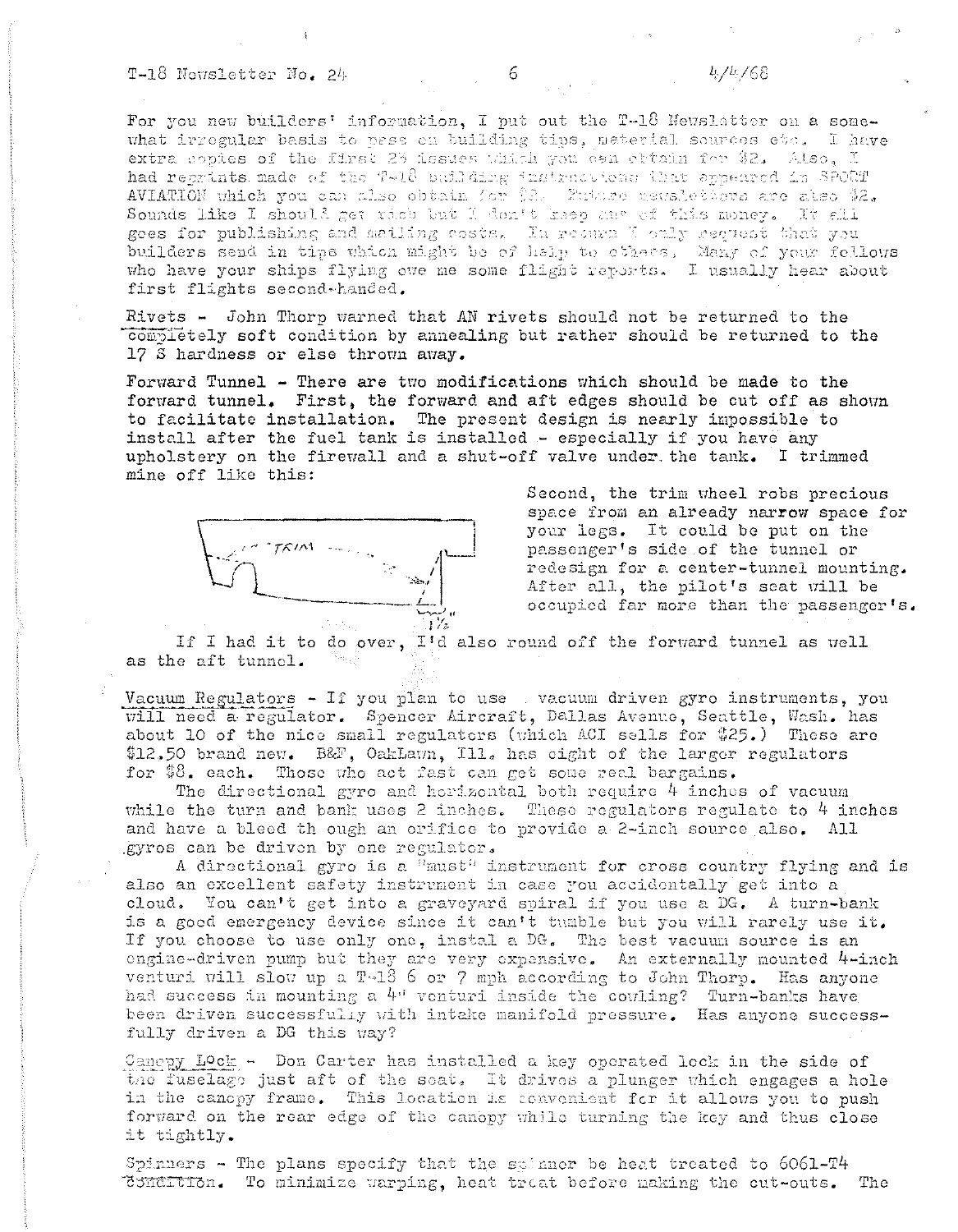### T-18 Newsletter No.

aft spinner bulkhead can be inserted to help prevent warping. Don't use cad plated screws, for this will cause embrittlement of the aluminum around the hole, according to my heat treat man. Aluminum rivets stuck in the holes will do the job,

Here is an easy way to fit your spinner.

1. Drill the six holes in the bulkbeads for the prop attachment bolts. The most accurate way to de this is first make a drill fixture. 2. Cut prop clearance holes in spinner. To do this, first make cardboard template to fit your prop (they are all different). Then attack bulkneads and prop to prop extension. Cut and try until you have a nice fit leaving about 1/8 inch clearance. If you don't leave adaquate clearance, the spinner may touch the prop and wear a groove in it. We need to mention the consequences of this. Note that the print has a serew hole directly under the trailing odge of the propeller. This requires a lattle projection of the spinner at this point. This little projection will cause you a grast amount of headaches since it prevents the spinner from sliding straight over the prop. So out it off. There is no need for it anyway. Just relection the screw hole.

My front bulkhead wouldn't fit into the spinner quite far enough so I had to persuade it a little. I expect that all those obtained through John Tonzer have this problem. The center of the bulkhead had to be buldged forward about  $1/6$  inch. I sawed a hele, slightly smaller than the OD of the bulkhead, in a piece of  $1/4$ <sup>H</sup> plyweed. I placed the bulkhead over this hole and with a short piece of  $2x4$  placed across the center of the bulkhead, I hammered on the 2x4 until the desired amount of reforming was obtained. - It really wasn't difficult, but it had me worried for a while. 3. Hark the spinner for the bulkhead attachment screws and drill #30 holes in spinner. 4. Draw a line around the forward bulkhead flange for screw location. 5. Slide spinner over prop and clamp to rear bulkhead flange with c clamps. Prop should be mounted on engine for this step. Erect a stick alongside the spinner so it nearly touches. With plugs out of engine, rotate prop to check for wobble of the spinner. It is important to first track the propeller so both blades pass a reference point within about  $1/16$  inch.  $6.$  Adjust spinner for tracking and drill #30 holes in aft bulkhead for screws. Install clecos as you go. 7. Re-check tracking and drill screw holes in front bulkhead. Observe the pencil line on the front bulkhead to make sure it is aligned properly before drilling. With this technique, you can make sure that your spinner will track within a few thousanths of an inch. Obviously, if you have a dial indicator, you can use it.  $\delta$ <sub>2</sub> Re-drill holes for #8 screws, renove bulkheeds and install plate nuts.

Lee Hamlyn used flush screws for attaching his spinner but the holes worked oversize and he nearly lost his spinner. Since then he installed a new spinner with non-flush screws and has had no further trouble.

You might want to refer to Newsletter No. 16 to see how Bob Kaergaard fitted his spinner.

Soundprecting  $-$  If you don't do anything else to sound-proof your airplane, I strongly recommend that you use aluminum sticky backed acoustic tape. This stuff is as expensive as pure gold but it is worth more than gold in sound isolation effectiveness. A layer of it on the firewall nakes the firevall sound like a piece of rubber when you tap it. After you see how effective it is you will probably use it on all cockpit interior skin surfaces. A diagonal or X on each panel does wonders but a solid covering is needed on the fireuall and fleer at least. Any automotive finishers supply store has it in  $\mathbb{Z}^n$  x 20 yard rolls for \$9. We priced it from the 3M factory for \$50. per 6<sup>3</sup> x 60 yard roll. But here is good news. Aircraft Specialty  $Co_{2}$ , Box 404, Fullerton, Calif, has the same rolls surplus for only \$12.50 each. This is enough for several airplanes so it is a real bargain.

 $7 -$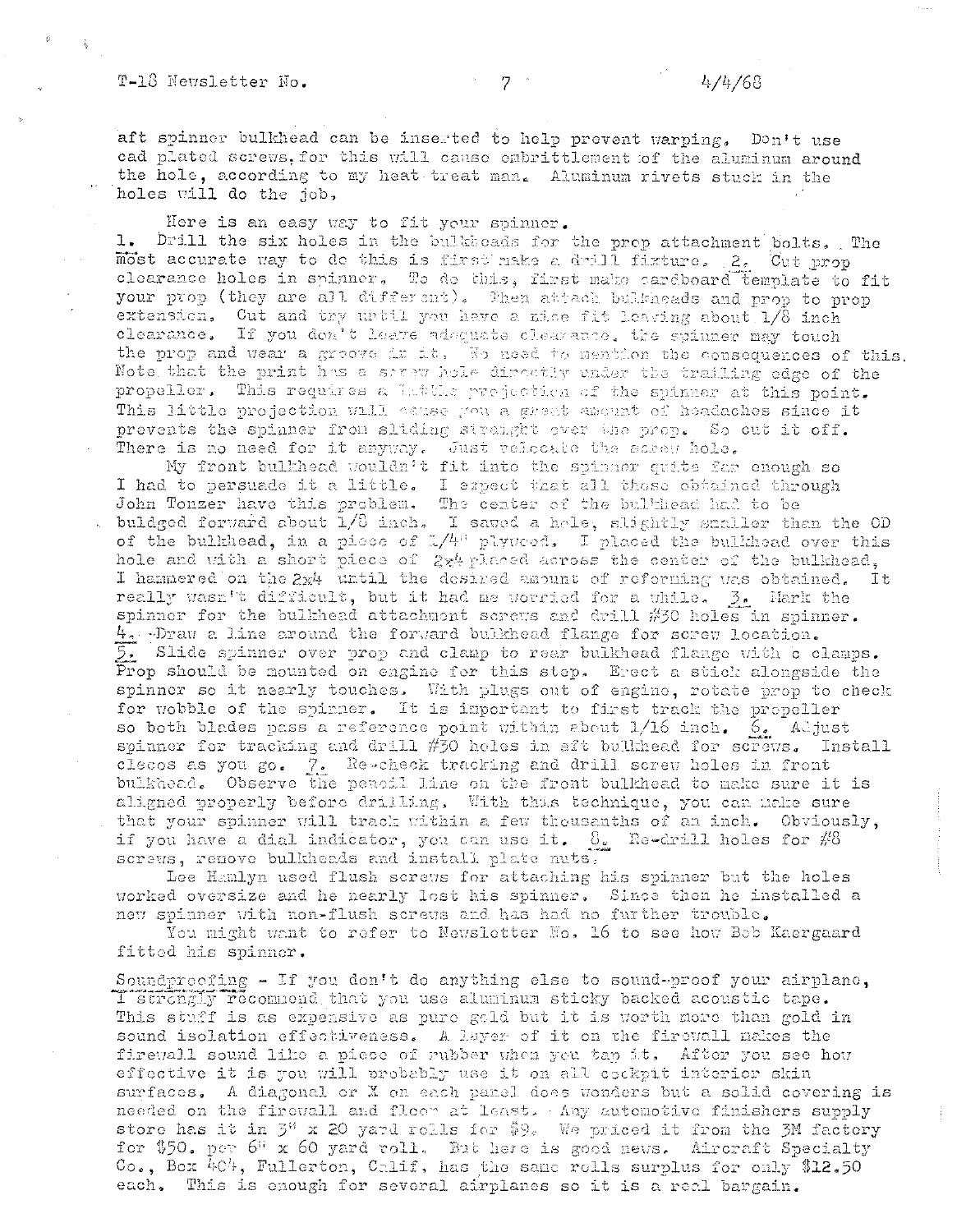Don't delay or you'll be sorry. A Bell engineer told me they had trouble with the large amount of sonic energy in the plane of the fans on the X-22 causing cracks in the structure. They found from one of their German engineers that the soundproofing they spray on WW firewalls is one of the most efficient materials known for this purpose. They tried this and had no more problems. Anyone know where to buy it? Pulyurethane foam is lightweight and also does a good job. I'm not too impressed with fiberglass. With a 1 inch layer comented on a panel of skin you can rub your hand over the outside of the skin and the sound seems just as loud as on a panel with no insulation. I think the fiberglass needs to be very fine and tightly packed to be effective. Any experts on this subject?

S meone told me that an expert from Cessna told him that much of the noise in light planes comes from air leaking out of the cabin. If you have been in a T-18 whose canopy seal leaked. you will probably agree. John says that a canopy latch is not needed because if everything fits right, the suction on the canopy should hold it forward and seal it. However, I think a latch is necessary. Ron Zimmerman had no latch on his at Rockford and it had to be held forward while accelerating down the runway and then in flight it wouldn't seal properly. Here is a very simple latch which works well.



The canopy needs a better seal along the bottom. Lift on the canopy causes the frame to deflect sufficiently to raise the neopreme seal up off the deck. This can be alleviated by making a finger shaped hold-down which engages a fitting on the rear of the canopy frame as the canopy is closed. I made a different type of canopy seal, I upholstered the rear deck beneath the canopy with a  $1/2$ <sup>11</sup> layer of polyurethane foam covered with plastic upholstery material. At the periphery, where it touched the canopy I left a large bulk as shown on Page 9.

A 1/2" wide .025 strip is contact cemented inside the folded plastic. The upholstery is secured with pop rivets, through the deck and this strip. The canopy presses against the bulb and makes a good seal. I haven't found a good way to seal along the forward rails. Any ideas? This job is easier if the forward rails are flush with the forward corner of the aft deck or slightly higher. If they are slightly lower than the deck you are in trouble because the deck will interfere with any seal material you put on the canopy.

Does anyone know a good way to seal the flap control tube slots? Aluminum Types - One of the most popular questions among T-18 builders is "Can I substitute Type X for Type Y aluminum called for on the plans?" In most cases the question can be answered by referring to a handbook on the strength of aluminum materials. In general, if the material under consideration is stronger than that specified, it can be substituted safely. In fact, this is about the only substitution rule John Thorp will endorse. Certain parts are designed, however, with stiffness rather than strength being the limiting factor. Since 6061 and 2024 have the same modulus of elasticity, John said it is alright to use 6061 for the engine mount ring, but this is the only case he has permitted.

A number of questions arise about the various hardness numbers, like if T4 can be used instead of T6. My heat treat friend tells me that T4 eventually ends up at T6 anyway with sageing so it doesn't make much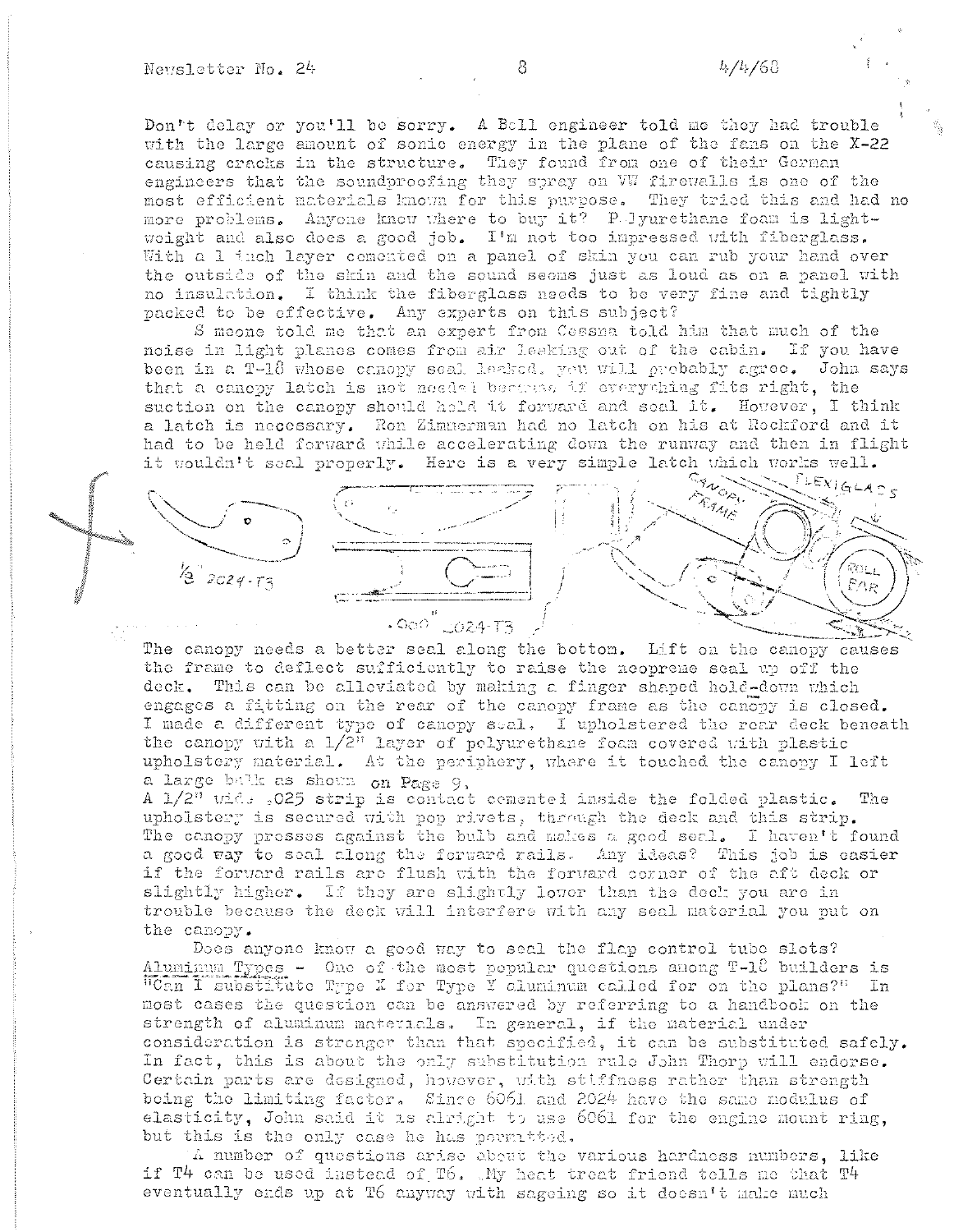difference. The various numbers like 2024 T375 which indicate that they were work kardened are ok also. Make sure you den't substitute 6061 in such places as main spar caps, horizontal tail sper, or main spar fittings for this could cause serious problems. UFHoLSTERVET

| Typ<br>$5052 - Q$ | Yield<br>25,000 | Ultimate<br>Building S.E. M.D. State Collection | $C$ ANOPY $\bigcirc$ EAL<br>-Canopy     |
|-------------------|-----------------|-------------------------------------------------|-----------------------------------------|
| 2014练了5           | 55,000          | 63,000                                          |                                         |
| $2024 - 13$       | 42,000          | 64,000                                          | $r$ dan,<br>والمتكافئيس<br>$B415$ seals |
| $2024 - To$       | 50,000          | 64,000                                          |                                         |
| 6061-24           | 16,000          | 30,000                                          | $c_{r_{A c k}}$                         |
| 6061-T6           | 35,000          | 42,000                                          | $x-Fuse age\,$                          |
| 7075-TS +         | 60,000          | 77,000                                          |                                         |
|                   |                 |                                                 | ossx Alemannum Strip                    |

Visit with Bob Hammer, Bollevue, Washington - Bob is a structures engineer at Beeing having worked on many of the boeing airplancs including the 747 and SST, developing advanced structures. His labest job is project engineer on the development of techniques which vould permit the building of a rivetless airplane - a light weight version of the  $747$ , if you can inagine such a thing. He assures me it won't be another BD. His T-18 is quite standard except that his goar is tapored and split in the middle like nine. He used monel pop rivets throughout and also used an epoxy adhesive on all joints. Bob ran quite extensive pull tests on simple riveted lap joints and found that with .025 material the base netal always failed before the rivet. The base metal failed sooner with pop rivets than with Al's in this type of test which is more of a tension test than shear since the joint twists under load. With the bonded pop riveted joint, the entire test strip failed but the rivet remained in place. Bob does not contend that pop rivets are not strong enough alone, he just feels that the bonding gives him something extra. (I forgot to ask him how he would get the joints apart if he needed to make repairs - a not too inappropriate question considering the number of T-18's getting bent these days.)

Bob has one of the new one-peice vacuum formed canopies and it looked real fine.

He is designing a wing spar fabricated from bent-up sheet bonded and riveted togehter in place of extrusions. The rivets are used to apply clamping pressure during curing.

Red Line - John Thorp has temporarily reduced the red-line speed to 180 until a recent accident has been investigated. In a 180 hp T-16 which had been previously operating at a gorss whight as high as 1800 lbs and observed to exceed the 228 redline, the horizontal tail spar tube failed at the inboard rib. There was no evidence of a reversal of stresses as in the case of flutter. There may have been a cause enrelated to the aircraft design, but John is having a very expensive analysis run on the T-18 tail and says that a new tail design may result. The tail is ok for the 125 hp models but he does recommend drilling out the 1.8" rivets in the 509 and 510 fittings and replacing with 5/32 stainless, monel or cad placed steel pop rivets. If you haven't built your tail you should hold up until the plans are revised.

John strongly recommends no extensive medifications to the T-18, substitution of materials or use of higher than 180 hp engines.

Spring Steel Landing Gear Drawings: Ren Zimmannan now has the drawings Completed for the larding gear used on his That #117-H18117 as seen at the 1967 Rockford Fly-In. The main gear uses a special shortened "A" frame into which round tapered spring steel legs (T. 1701nd type) plug in. It is 100% interchangeable with the #515 gear so the installation hardware and engine mount require no change. The tail gear again uses a round tapered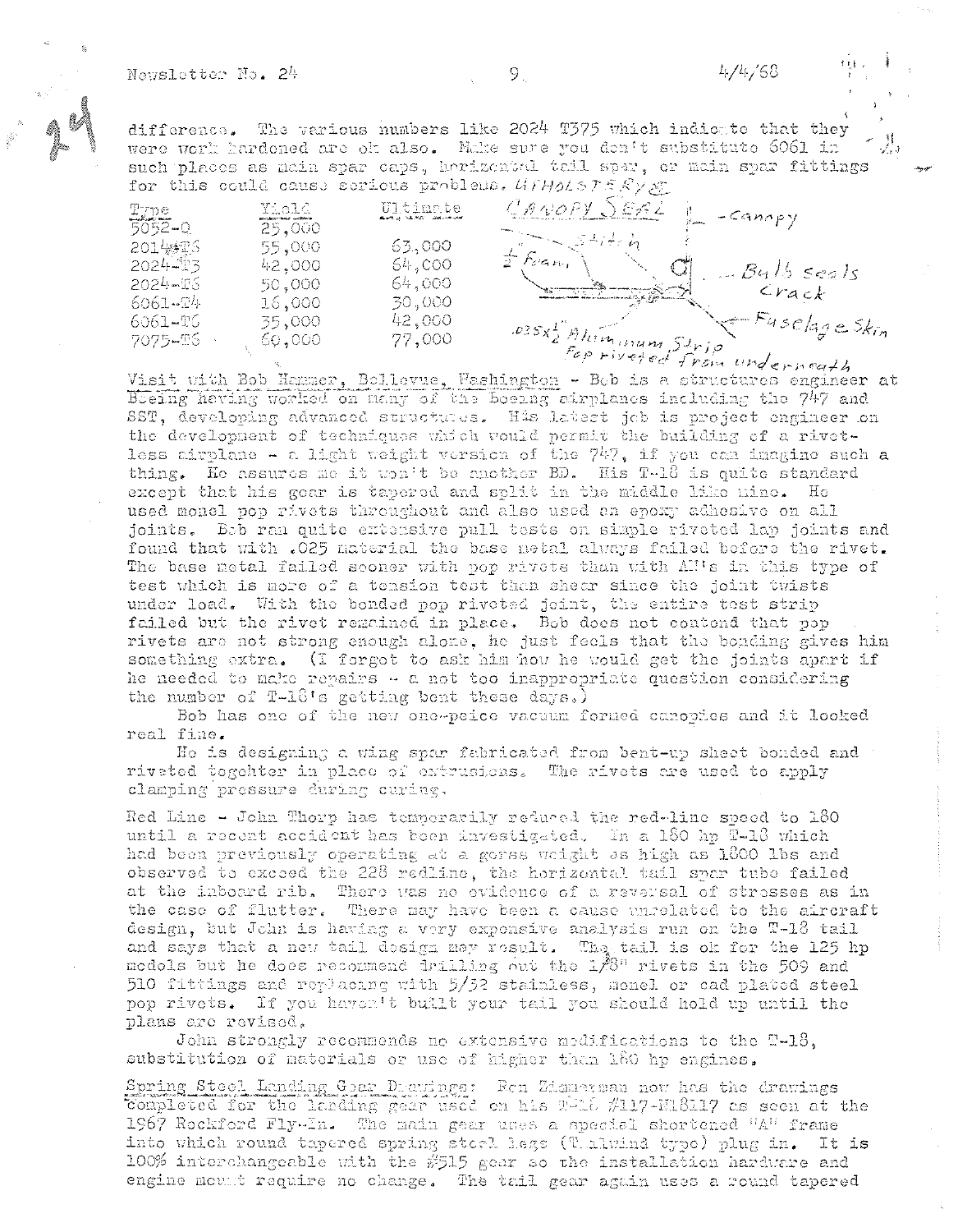T-18 Hewsletter Ho. 24

steel spring which extends the wheel more than 7 inches farther back. The drawings are now available for \$8. pestpaid USA for both the main and tail gear from ZHICO Plastics, 7714 Colfax Ave. So., Minneapolis, Minn., 55423. The cost of building this goar will be higher than the #515 gear but the end result will be worth it. If you expect your gross weight to exceed 1450-1475 lbs larger diameter springs could be used. This would requir different mounting hardware and a modification of the engine nount. Ron can mark the changes necessary on the drawing for those wanting to use the larger spring if they indicate their desire on their order.

Ron Zimmernan - "I am still furnishing prop extensions with drive lugs for \$60. Which includes Zyglo inspection (as before) and postage USA. As of this date I have four regular and I shot-peered (\$75.) ready to be shipped. In the future I will not try to keep shot-peened extensions "on the shelf". I will attempt to keep ahead of the regular ones.

"I can also modify the extension to fit the 180 hp Lyc, as I did for John Thorg's personal T-16 and Lyle Fleming's T-18. This modification cost is \$15. entra. Shot-peen for eather kind is \$15. extra. When it is necessary to reanodize after modifying or shot peen an extra \$5. will be charged.

Rudder Hinge Stock - Allan Lurie, Peeria High School, 1615 F. North St., Peoria, Ill., 61504 has sight pieces of rudder hinge angle for \$1. each.

Now Canopies - I would like to announce in your T-18 Newsletter a new source of T-18 canopies and windshields (From Glen L. Breitsprecher, 18415 2nd Ave. So., Seattle, Wash.,  $58148$ , Phone 206 CHerry 2-0322) - I've spent the last eleven months developing and testing, and we're finally ready to produce. I vacuum-form the canopy into a female nold; mine is pulled completely into the hold, using a forming grease to prevent mark-off. It canopies are exactly per John Thorp's loft lines as I could possibly make. The optics are excellemen, as good or better than a free-blown bubble. Bob Hanmer has the first canopy fitted to his T-18 and said it fits perfectly. I will produce windshields and canopies in celorless (clear) or green or gray tinted. The price list is as follows:

Conopy and windshibld (untrimmed) Plexiglas green 2111 or Plexiglass gray 2064 - \$135., Canopy only (untrimated) - \$120., Canopy and windshield (untrimmed) Plexiglas colorless (clear) - \$130., Canopy only (untrimmed) -\$115., Shipping - Annealing bex (no return)  $\sim$  \$13.50. All prices are F.O.B., Scattle, Uash. Make Checks or money orders payable to: Gee Bee at the above address.

Ron Zimmerman, 1915 HeKinley St. N.D., Minneapolis, Minn. 55418 - "Last October my 1-18 was damaged while astempting an unschainled landing on a road. The cause developed from poor puegment by the pilot followed by an electrical equipment failure. I was demonstrating the gliding characteristics to my passenger. An attempt was pade to restart the engine with the starter. It turned through two compression strokes and ceased responding. When I realized the starter was hopeless (later found a poor connection inside the non-aireraft bettery) I droped the nese to gain speed for an anrstart. I was a little shy of eneugh speed wh n I ran out of sky.

I lined up with a read below without any traffic. Just before touching down the landing gear caught some unseen power lines. The contact with the wires was very gentle and I didn't feel any stall.

The plane hit the ground just off the read with the wings level and about 5 degrees nose down. I estimate the speed at 50 mph. The main gear spring steel legs (tailwind type) bent back to where the wheels dented the wing skin and bent one nose rib. Tel. tail came up as the plane bounced once, overturned, and came to a stop. Personal injury was taken care of with one Band-aid -- Thanks to luck and SHOULDER HARNESSES.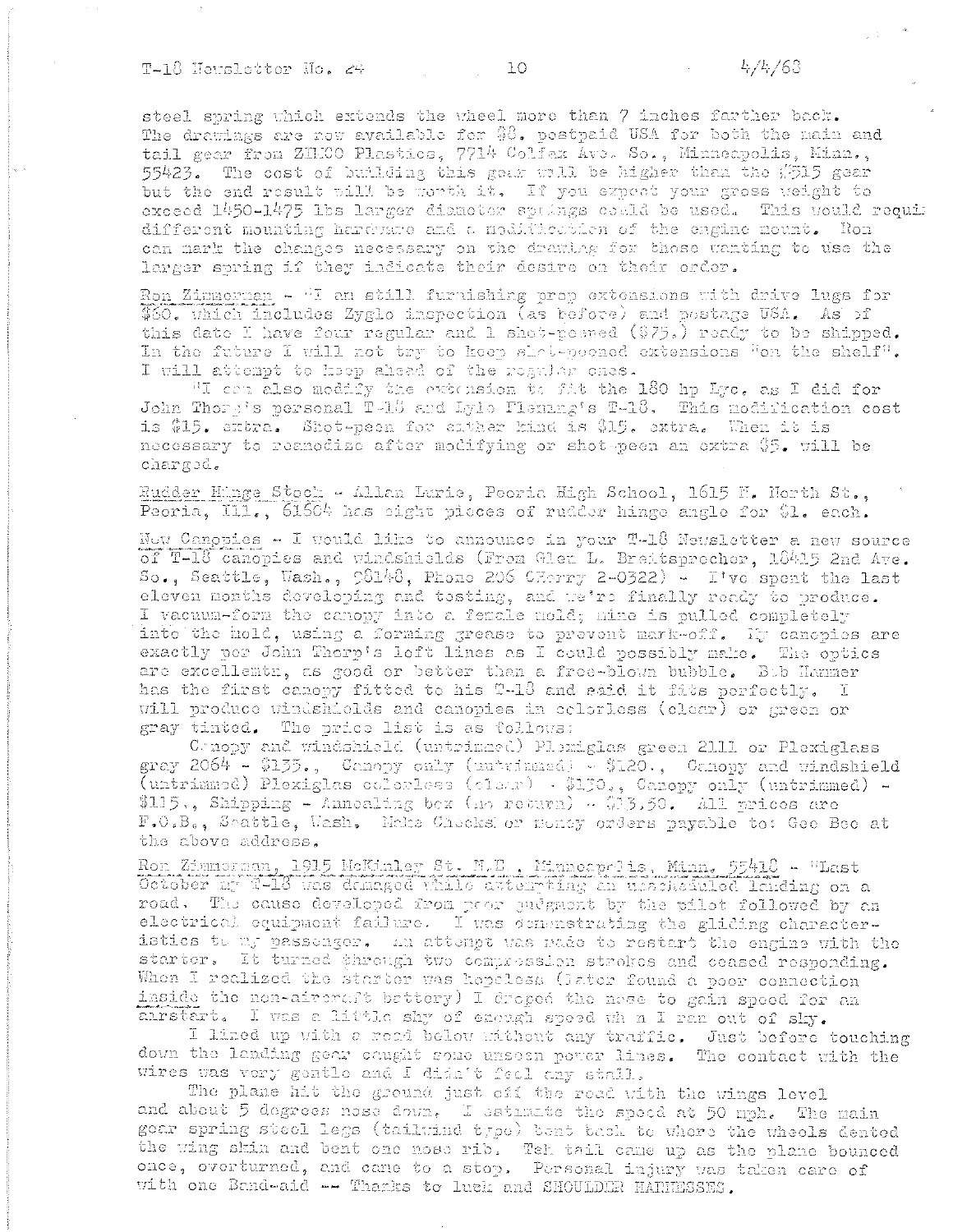Most of the damage (and expense) was done from stopping bottom side up. The windshield, canopy and frame, fin, rudder were totaled. The fiberglas cowl and wing tips were broken. The wing now has two new rear spars, three nose and 1 center rile, all new skin, and a repair on one outter main spar. The duess to the fusclage can be described as "widely scattered minor drage".

I used an aluminum windsbield frame and it worked real good keeping our heads off the ground and in place (thank you Rudy Adler). Its slight bends have been straightened and will be used egoin.

The spring steel landing gear legs were ariealed, straightened and re-hardened. The modified "A" frame was OK except one spring socket hole was stretched a few thousandths out of round. All L.G. parts passed Magnaflux inspection and will be used again. I am very satisfied with this L.G.

My T-18 was 95% pop riveted (monel). A few AD rivets sheared off but NOT ONE POP RIVET FALLED. Some pop rivets pulled out but because other parts ripped, broke, or pulled clf. I am putting things back together with "pops".

Wing skins were duplicated by flatening the L.E. radius and removing a few urinkles from the "old" skins.

This incident proved to me (the hard way) that the T-18 is a very tough design. The only thing wrong with it is it is so good that one can become overconfident.

I should have it flying again this summer. Changes include relocated and larger cowl flaps, wing landing lights, and possibly Hoernier Tupe wing tips (sharp edge).

Suggestions for using pop rivets -before original assembly of my T-18 John Foy recommended to dip the pop rivets into zinc chromate primer just before squeezing to reduce the possibillity of electrolysis between dissimilar metals. This alone might be worth the effort but there are added benefits. If removal of the rivet is necessary the chromate tends to keep the rivet from spinning while drilling out. Even nore important the wet chronate lubricates the mandrel so the rivet pulls up tighter before the mandrel "pops". Be sure to wipe off any excess chromate on the outside before it dries. The hole diameters should be kept within the rivet mfg, tolorances (,128-132'), Pops can't expand to fill an oversize or untrue hole like a driven sphid aluminum rivet can. It has been my experience that displing a 1/8" hole an .025 sheet results in a hole diameter of about .140". All holes I used ilseh head "MR" rivets started out 3/32" diameter. They were then dimpled and reamed on assembly to .128" diameter."

Templates - A complete set of skin templates for the entire airplane have now been lade from John Thorp's originals. These will be sent to me shortly. The fuselage templates will be at Heward Warren's address at 4302 Esta Dr., Flint, Michigan, 48506 until mid-April. Then they will be at Robert L. Nevann's. 530 S. Linchla Dr., Parkridge, Ill., 60068. From these to Harry E. Kantser, 126 Febin Lone, Huntsville, Ala., 35802. If you want to use the templates and live nearby you could probably use them when they are in these locations.

More on flight test experiences next menth,

Note From The Secretary: You should see his  $T-18$  go - it is really a bute!

 $\epsilon$   $\epsilon$